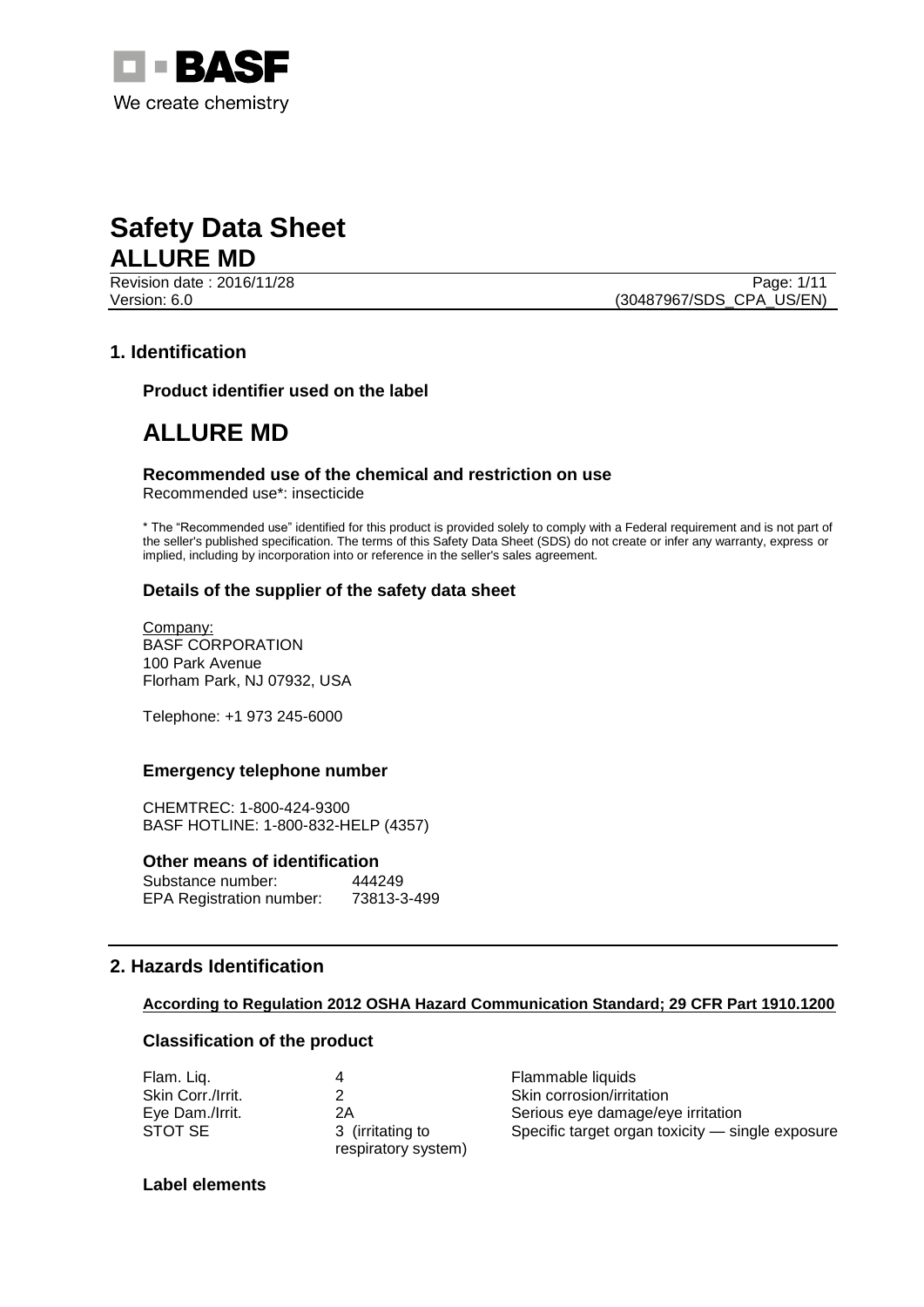Revision date : 2016/11/28 Page: 2/11<br>Version: 6.0 (30487967/SDS\_CPA\_US/EN) (30487967/SDS\_CPA\_US/EN)

| Pictogram:                                                                                                                                                                                                                                                                                                                                                                                              |                                                                                                                                                                                                                                                                                                                                                                                                                                                                                                                                                    |
|---------------------------------------------------------------------------------------------------------------------------------------------------------------------------------------------------------------------------------------------------------------------------------------------------------------------------------------------------------------------------------------------------------|----------------------------------------------------------------------------------------------------------------------------------------------------------------------------------------------------------------------------------------------------------------------------------------------------------------------------------------------------------------------------------------------------------------------------------------------------------------------------------------------------------------------------------------------------|
| Signal Word:<br>Warning                                                                                                                                                                                                                                                                                                                                                                                 |                                                                                                                                                                                                                                                                                                                                                                                                                                                                                                                                                    |
| <b>Hazard Statement:</b><br>H <sub>22</sub> 7<br>H319<br>H315<br>H335                                                                                                                                                                                                                                                                                                                                   | Combustible liquid.<br>Causes serious eye irritation.<br>Causes skin irritation.<br>May cause respiratory irritation.                                                                                                                                                                                                                                                                                                                                                                                                                              |
| Precautionary Statements (Prevention):<br>P <sub>280</sub><br>P271<br>P210                                                                                                                                                                                                                                                                                                                              | Wear protective gloves and eye/face protection.<br>Use only outdoors or in a well-ventilated area.<br>Keep away from heat, hot surfaces, sparks, open flames and other<br>ignition sources. No smoking.                                                                                                                                                                                                                                                                                                                                            |
| P <sub>261</sub><br>P <sub>264</sub>                                                                                                                                                                                                                                                                                                                                                                    | Avoid breathing dust/fume/gas/mist/vapours/spray.<br>Wash with plenty of water and soap thoroughly after handling.                                                                                                                                                                                                                                                                                                                                                                                                                                 |
| Precautionary Statements (Response):<br>P312<br>P305 + P351 + P338<br>$P304 + P340$<br>P303 + P352<br>P332 + P313<br>$P337 + P311$<br>$P362 + P364$                                                                                                                                                                                                                                                     | Call a POISON CENTER or doctor/physician if you feel unwell.<br>IF IN EYES: Rinse cautiously with water for several minutes. Remove<br>contact lenses, if present and easy to do. Continue rinsing.<br>IF INHALED: Remove person to fresh air and keep comfortable for<br>breathing.<br>IF ON SKIN (or hair): Wash with plenty of soap and water.<br>If skin irritation occurs: Get medical advice/attention.<br>If eye irritation persists: Call a POISON CENTER or doctor/physician.<br>Take off contaminated clothing and wash it before reuse. |
| In case of fire: Use extinguishing powder, foam or CO2 for extinction.<br>P370 + P378<br>Precautionary Statements (Storage):<br>P <sub>233</sub><br>Keep container tightly closed.<br>P403 + P235<br>Store in a well-ventilated place. Keep cool.<br>P405<br>Store locked up.<br>Precautionary Statements (Disposal):<br>P501<br>Dispose of contents/container to hazardous or special waste collection |                                                                                                                                                                                                                                                                                                                                                                                                                                                                                                                                                    |

### **According to Regulation 1994 OSHA Hazard Communication Standard; 29 CFR Part 1910.1200**

## **Emergency overview**

CAUTION: KEEP OUT OF REACH OF CHILDREN. KEEP OUT OF REACH OF DOMESTIC ANIMALS. HARMFUL IF SWALLOWED. Avoid contact with the skin, eyes and clothing. Avoid inhalation of mists/vapours.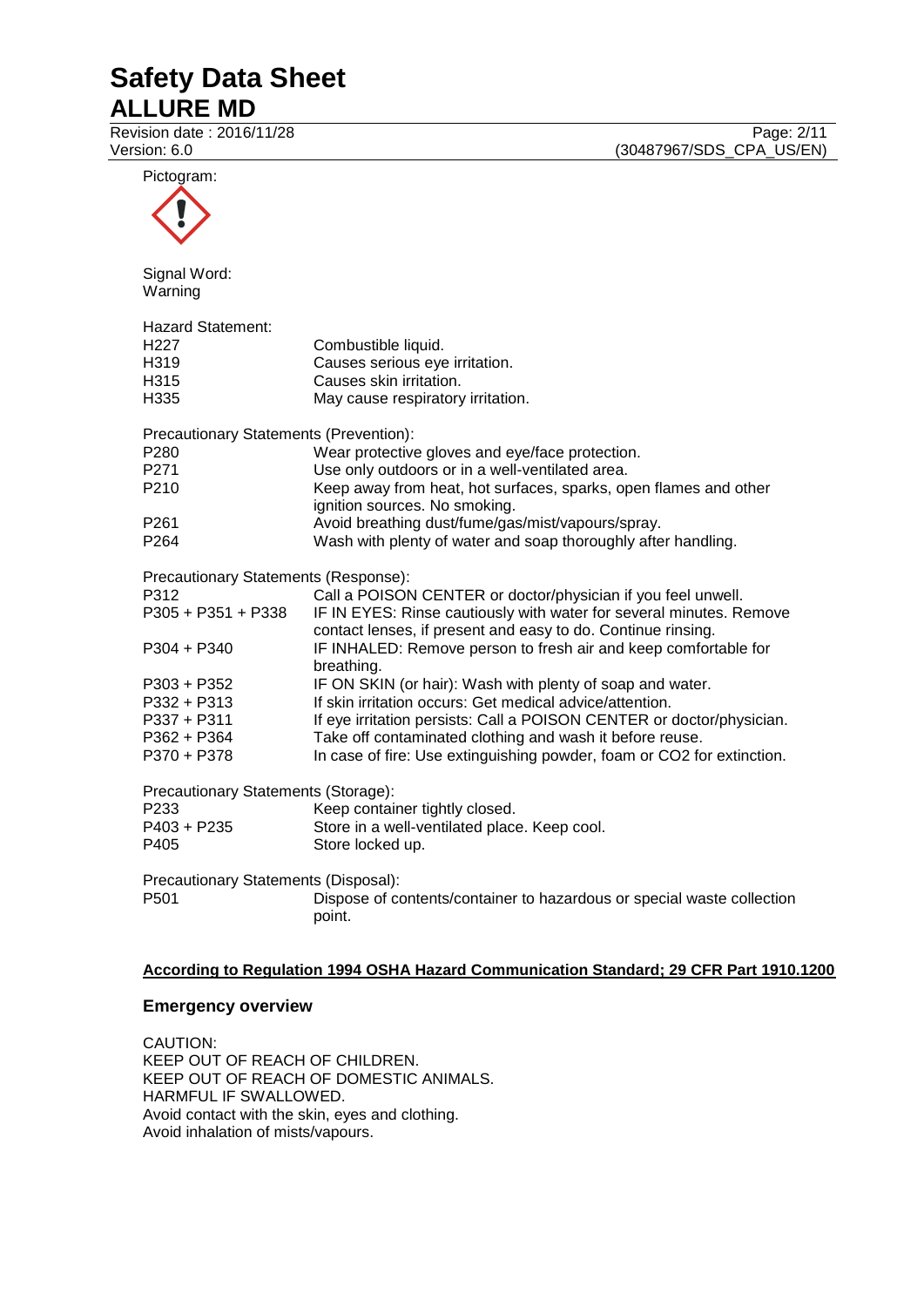# **3. Composition / Information on Ingredients**

## **According to Regulation 2012 OSHA Hazard Communication Standard; 29 CFR Part 1910.1200**

**CAS Number Weight % Chemical name** 93.0 % 9,12-Tetradecadien-1-ol, 1-acetate, (9E,12Z)-

# **4. First-Aid Measures**

### **Description of first aid measures**

#### **General advice:**

First aid personnel should pay attention to their own safety. If the patient is likely to become unconscious, place and transport in stable sideways position (recovery position). Immediately remove contaminated clothing.

#### **If inhaled:**

Keep patient calm, remove to fresh air, seek medical attention.

#### **If on skin:**

Wash thoroughly with soap and water.

#### **If in eyes:**

Wash affected eyes for at least 15 minutes under running water with eyelids held open, consult an eye specialist.

#### **If swallowed:**

Immediately rinse mouth and then drink 200-300 ml of water, seek medical attention.

### **Most important symptoms and effects, both acute and delayed**

Symptoms: The most important known symptoms and effects are described in the labelling (see section 2) and/or in section 11., Further important symptoms and effects are so far not known.

### **Indication of any immediate medical attention and special treatment needed**

Note to physician

Treatment: Treat according to symptoms (decontamination, vital functions), no known specific antidote.

# **5. Fire-Fighting Measures**

#### **Extinguishing media**

Suitable extinguishing media: foam, dry powder, carbon dioxide

**Special hazards arising from the substance or mixture** Hazards during fire-fighting: carbon monoxide,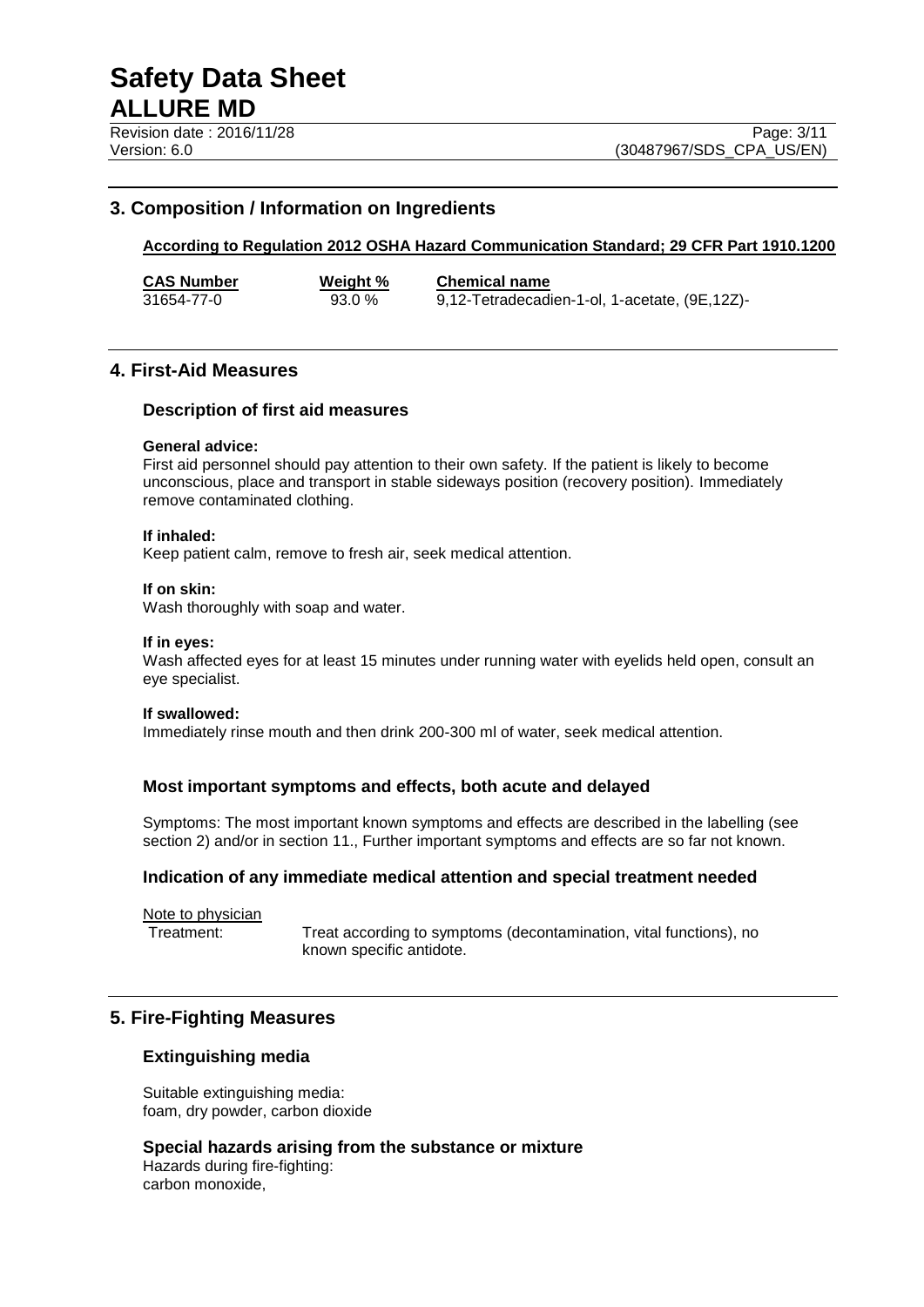Revision date : 2016/11/28 Page: 4/11<br>Version: 6.0 (30487967/SDS\_CPA\_US/EN)

(30487967/SDS\_CPA\_US/EN)

If product is heated above decomposition temperature, toxic vapours will be released. The substances/groups of substances mentioned can be released in case of fire.

# **Advice for fire-fighters**

Protective equipment for fire-fighting: Firefighters should be equipped with self-contained breathing apparatus and turn-out gear.

## **Further information:**

Evacuate area of all unnecessary personnel. Contain contaminated water/firefighting water. Do not allow to enter drains or waterways.

# **6. Accidental release measures**

# **Personal precautions, protective equipment and emergency procedures**

Take appropriate protective measures. Clear area. Shut off source of leak only under safe conditions. Extinguish sources of ignition nearby and downwind. Ensure adequate ventilation. Wear suitable personal protective clothing and equipment.

# **Environmental precautions**

Do not discharge into the subsoil/soil. Do not discharge into drains/surface waters/groundwater. Contain contaminated water/firefighting water. A spill of or in excess of the reportable quantity requires notification to state, local and national emergency authorities. This product is not regulated by CERCLA ('Superfund').

# **Methods and material for containment and cleaning up**

Dike spillage. Pick up with suitable absorbent material. Spilled substance/product should be recovered and applied according to label rates whenever possible. If application of spilled substance/product is not possible, then spills should be contained, solidified, and placed in suitable containers for disposal. After decontamination, spill area can be washed with water. Collect wash water for approved disposal.

# **7. Handling and Storage**

# **Precautions for safe handling**

RECOMMENDATIONS ARE FOR MANUFACTURING, COMMERCIAL BLENDING, AND PACKAGING WORKERS. PESTICIDE APPLICATORS & WORKERS must refer to the Product Label and Directions for Use attached to the product. Provide good ventilation of working area (local exhaust ventilation if necessary). Keep away from sources of ignition - No smoking. Keep container tightly sealed. Protect against heat. Handle and open container with care. Do not open until ready to use. Once container is opened, content should be used as soon as possible. Provide means for controlling leaks and spills. Follow label warnings even after container is emptied. The substance/ product may be handled only by appropriately trained personnel. Avoid all direct contact with the substance/product. Avoid contact with the skin, eyes and clothing. Avoid inhalation of dusts/mists/vapours. Wear suitable personal protective clothing and equipment.

### Protection against fire and explosion:

The relevant fire protection measures should be noted. Fire extinguishers should be kept handy. Avoid extreme heat.

# **Conditions for safe storage, including any incompatibilities**

Segregate from incompatible substances. Segregate from foods and animal feeds. Segregate from textiles and similar materials.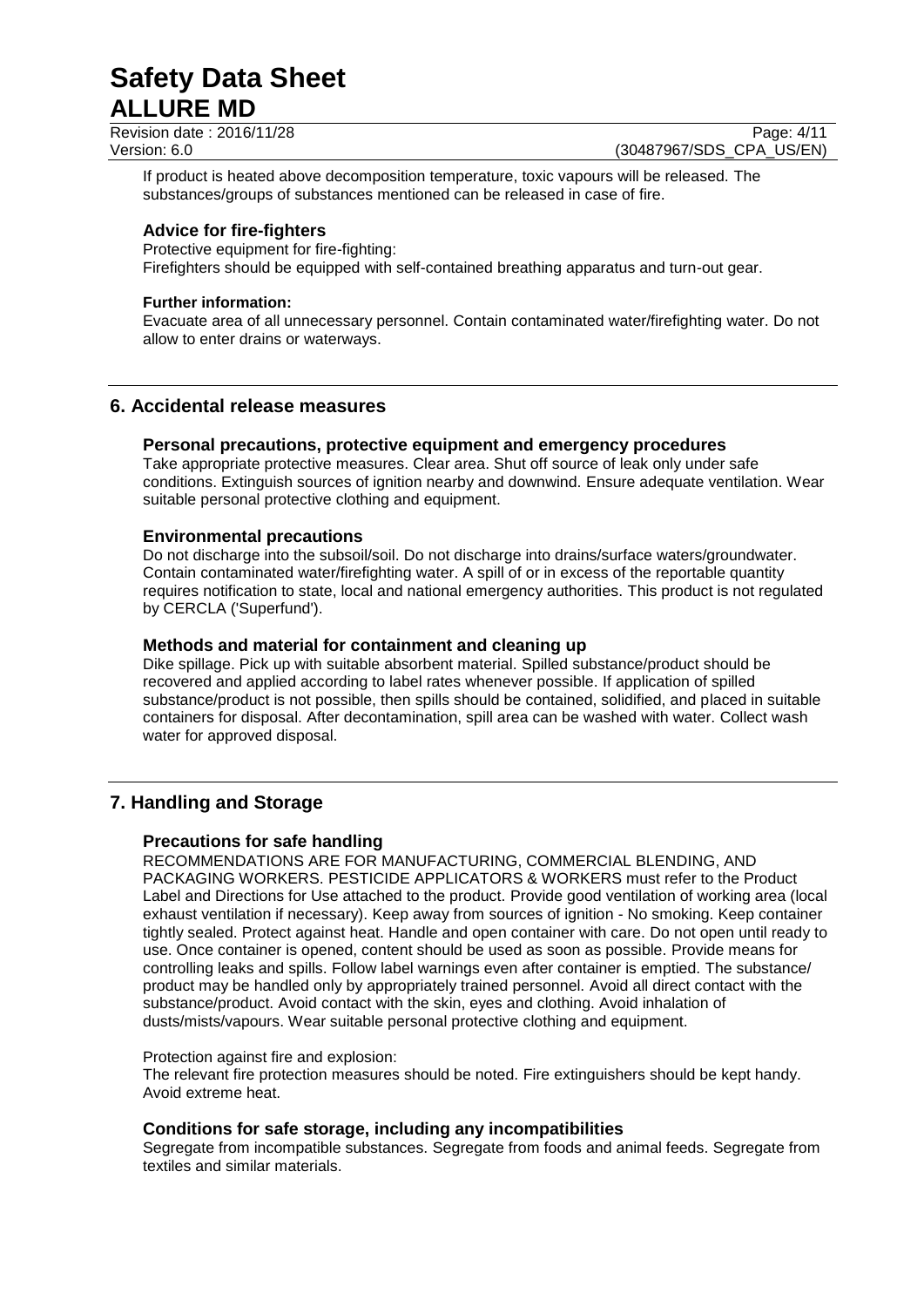Revision date : 2016/11/28 Page: 5/11<br>Version: 6.0 (30487967/SDS CPA US/EN)

(30487967/SDS CPA US/EN)

Further information on storage conditions: Keep only in the original container in a cool, dry, wellventilated place away from ignition sources, heat or flame. Protect containers from physical damage. Protect against contamination. The authority permits and storage regulations must be observed.

Storage stability: May be kept indefinitely if stored properly. If an expiry date is mentioned on the packaging/label this takes priority over the statements on storage duration in this safety data sheet.

# **8. Exposure Controls/Personal Protection**

### **Users of a pesticidal product should refer to the product label for personal protective equipment requirements.**

No occupational exposure limits known.

## **Advice on system design:**

Whenever possible, engineering controls should be used to minimize the need for personal protective equipment.

## **Personal protective equipment**

## **RECOMMENDATIONS FOR MANUFACTURING, COMMERCIAL BLENDING, AND PACKAGING WORKERS:**

### **Respiratory protection:**

Wear respiratory protection if ventilation is inadequate. Wear a NIOSH-certified (or equivalent) organic vapour/particulate respirator. For situations where the airborne concentrations may exceed the level for which an air purifying respirator is effective, or where the levels are unknown or Immediately Dangerous to Life or Health (IDLH), use NIOSH-certified full facepiece pressure demand self-contained breathing apparatus (SCBA) or a full facepiece pressure demand supplied-air respirator (SAR) with escape provisions.

### **Hand protection:**

Chemical resistant protective gloves, Protective glove selection must be based on the user's assessment of the workplace hazards.

### **Eye protection:**

Safety glasses with side-shields. Tightly fitting safety goggles (chemical goggles). Wear face shield if splashing hazard exists.

### **Body protection:**

Body protection must be chosen depending on activity and possible exposure, e.g. head protection, apron, protective boots, chemical-protection suit.

# **General safety and hygiene measures:**

RECOMMENDATIONS FOR MANUFACTURING, COMMERCIAL BLENDING, AND PACKAGING WORKERS Wear long sleeved work shirt and long work pants in addition to other stated personal protective equipment. Work place should be equipped with a shower and an eye wash. Handle in accordance with good industrial hygiene and safety practice. Store work clothing separately. Keep away from food, drink and animal feeding stuffs.

# **9. Physical and Chemical Properties**

Form: solid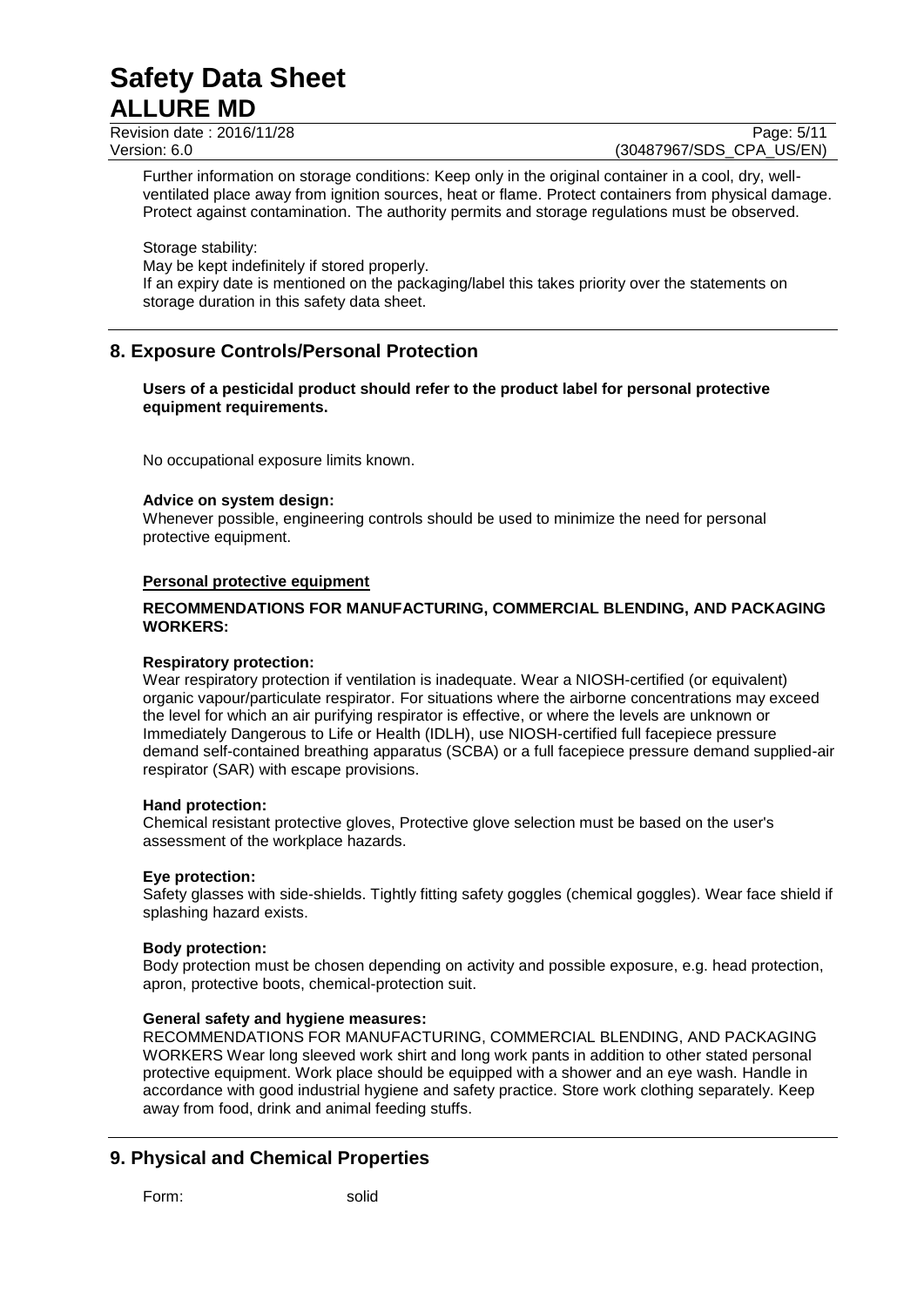| Revision date: 2016/11/28<br>Version: 6.0 | Page: 6/11<br>(30487967/SDS_CPA_US/EN)                                                                                   |
|-------------------------------------------|--------------------------------------------------------------------------------------------------------------------------|
| Odour:                                    | characteristic                                                                                                           |
| Odour threshold:                          | Not determined due to potential health hazard by inhalation.                                                             |
| Colour:                                   | product specific                                                                                                         |
| pH value:                                 | The product has not been tested.                                                                                         |
| Melting point:                            | The product has not been tested.                                                                                         |
| Boiling point:                            | The product has not been tested.                                                                                         |
| Flash point:                              | not applicable, the product is a solid                                                                                   |
| Flammability:                             | Product is combustible.                                                                                                  |
| Lower explosion limit:                    | As a result of our experience with this                                                                                  |
|                                           | product and our knowledge of its                                                                                         |
|                                           | composition we do not expect any                                                                                         |
|                                           | hazard as long as the product is used                                                                                    |
|                                           | appropriately and in accordance with                                                                                     |
|                                           | the intended use.                                                                                                        |
| Upper explosion limit:                    | As a result of our experience with this                                                                                  |
|                                           | product and our knowledge of its                                                                                         |
|                                           | composition we do not expect any                                                                                         |
|                                           | hazard as long as the product is used                                                                                    |
|                                           | appropriately and in accordance with                                                                                     |
|                                           | the intended use.                                                                                                        |
| Vapour pressure:                          | The product has not been tested.                                                                                         |
| Density:                                  | approx. 0.88 - 0.89 g/cm3                                                                                                |
|                                           | (25 °C)                                                                                                                  |
|                                           | The statements are based on the                                                                                          |
|                                           | properties of the individual                                                                                             |
|                                           | components.                                                                                                              |
| Vapour density:                           | not applicable                                                                                                           |
| Partitioning coefficient n-               | not applicable                                                                                                           |
| octanol/water (log Pow):                  |                                                                                                                          |
| Self-ignition                             | Based on its structural properties the                                                                                   |
| temperature:                              | product is not classified as self-                                                                                       |
|                                           | igniting.                                                                                                                |
| Thermal decomposition:                    | carbon monoxide, carbon dioxide                                                                                          |
|                                           | Stable at ambient temperature. If product is heated above<br>decomposition temperature toxic vapours may be released. To |
|                                           | avoid thermal decomposition, do not overheat.                                                                            |
| Viscosity, dynamic:                       | not applicable, the product is a solid                                                                                   |
| Solubility in water:                      | dispersible                                                                                                              |
| Evaporation rate:                         | not applicable                                                                                                           |
| Other Information:                        | If necessary, information on other physical and chemical                                                                 |
|                                           | parameters is indicated in this section.                                                                                 |
|                                           |                                                                                                                          |

# **10. Stability and Reactivity**

# **Reactivity**

No hazardous reactions if stored and handled as prescribed/indicated.

Corrosion to metals: Corrosive effects to metal are not anticipated.

### Oxidizing properties: Based on its structural properties the product is not classified as oxidizing.

# **Chemical stability**

The product is stable if stored and handled as prescribed/indicated.

# **Possibility of hazardous reactions**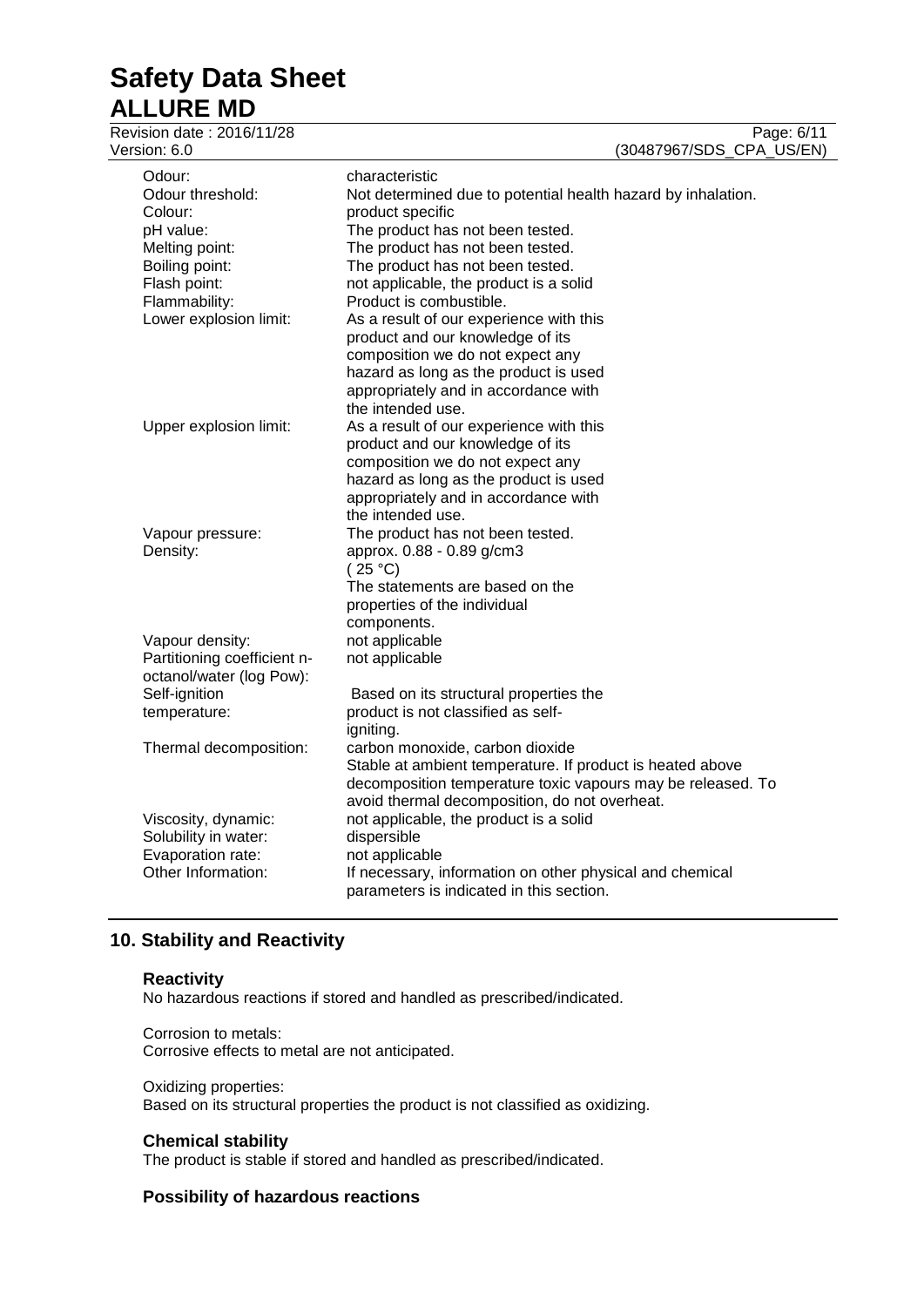Revision date : 2016/11/28 Page: 7/11

The product is chemically stable.

## **Conditions to avoid**

No conditions known that should be avoided.

### **Incompatible materials**

air, strong oxidizing agents

### **Hazardous decomposition products**

Decomposition products:

No hazardous decomposition products if stored and handled as prescribed/indicated., Prolonged thermal loading can result in products of degradation being given off.

Thermal decomposition: Possible thermal decomposition products: carbon monoxide, carbon dioxide Stable at ambient temperature. If product is heated above decomposition temperature toxic vapours may be released. To avoid thermal decomposition, do not overheat.

# **11. Toxicological information**

# **Primary routes of exposure**

Routes of entry for solids and liquids are ingestion and inhalation, but may include eye or skin contact. Routes of entry for gases include inhalation and eye contact. Skin contact may be a route of entry for liquefied gases.

# **Acute Toxicity/Effects**

Acute toxicity

Assessment of acute toxicity: Relatively nontoxic after single ingestion. Slightly toxic after short-term skin contact. Relatively nontoxic after short-term inhalation.

Oral Type of value: LD50 Species: rat Value: > 5,000 mg/kg The statement for acute oral toxicity was derived from products of similar composition.

Inhalation Type of value: LC50 Species: rat Value: > 5 mg/l The statement for acute inhalative toxicity was derived from products of similar composition.

Dermal Type of value: LD50 Species: rat Value: > 2,000 mg/kg

Assessment other acute effects Assessment of STOT single: Causes temporary irritation of the respiratory tract.

The product has not been tested. The statement has been derived from the properties of the individual components.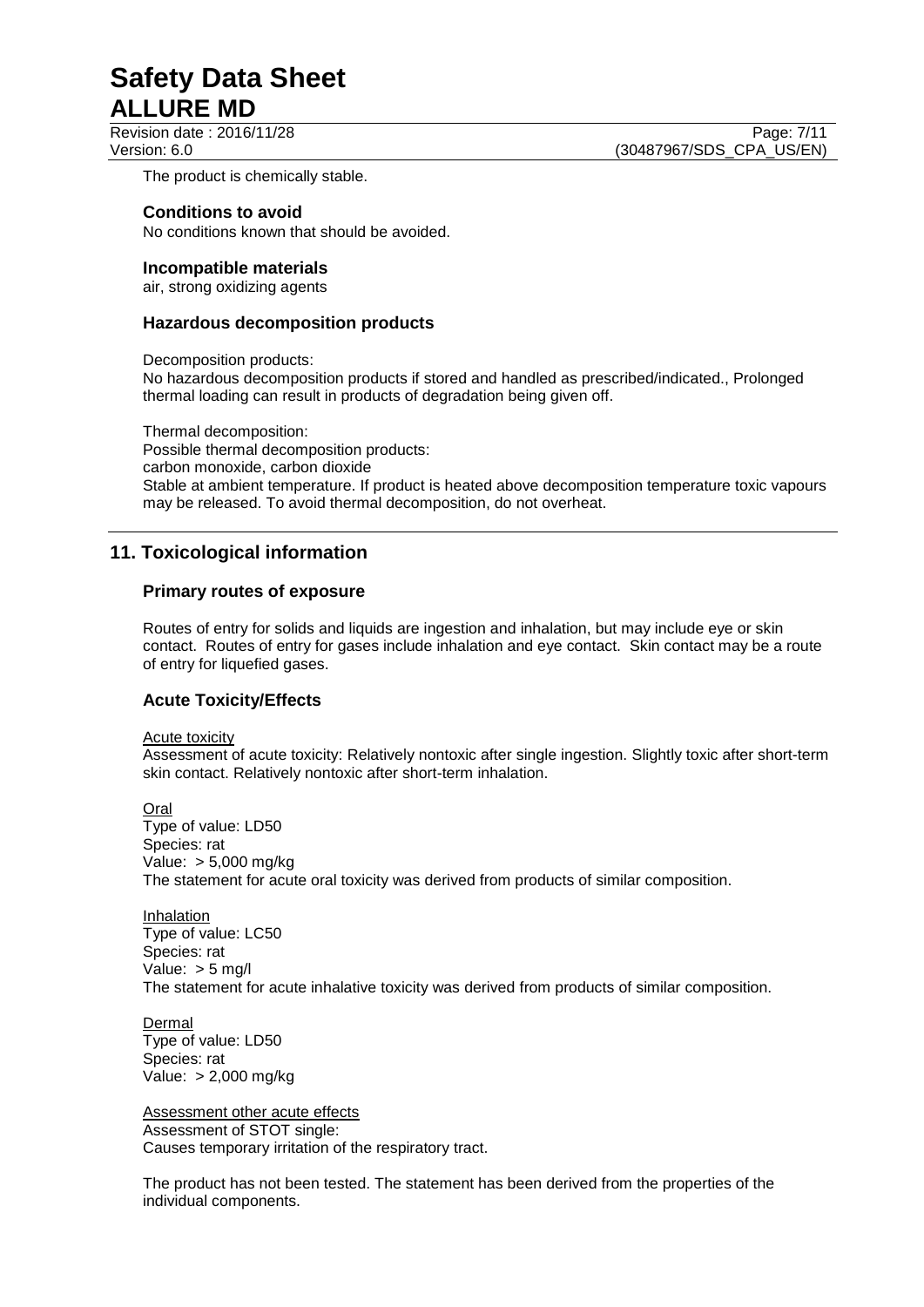#### Irritation / corrosion

Assessment of irritating effects: May cause slight but temporary irritation to the eyes. May cause moderate irritation to the skin.

### **Skin**

Species: rabbit Result: Irritant. Data of a comparable product

### Eye

Species: rabbit

Result: non-irritant

The product has not been tested. The statement has been derived from substances/products of a similar structure or composition.

## **Sensitization**

Assessment of sensitization: Skin sensitizing effects were not observed in animal studies.

### Species: guinea pig

Result: Non-sensitizing.

The product has not been tested. The statement has been derived from substances/products of a similar structure or composition.

## **Chronic Toxicity/Effects**

### Repeated dose toxicity

Assessment of repeated dose toxicity: No data required for Straight Chained Lepidopteran Pheromones (SCLP) following the recommendation of OECD [OECD Series on Pesticides, No. 12 - Guidance for Registration Requirements for Pheromones and Other Semiochemicals Used for Arthropod Pest Control, 26-Feb-2002 (ENV/JM/MONO (2001)12)]

#### Genetic toxicity

Assessment of mutagenicity: No data required for Straight Chained Lepidopteran Pheromones (SCLP) following the recommendation of OECD [OECD Series on Pesticides, No. 12 - Guidance for Registration Requirements for Pheromones and Other Semiochemicals Used for Arthropod Pest Control, 26-Feb-2002 (ENV/JM/MONO (2001)12)]

### **Carcinogenicity**

Assessment of carcinogenicity: No data required for Straight Chained Lepidopteran Pheromones (SCLP) following the recommendation of OECD [OECD Series on Pesticides, No. 12 - Guidance for Registration Requirements for Pheromones and Other Semiochemicals Used for Arthropod Pest Control, 26-Feb-2002 (ENV/JM/MONO (2001)12)]

### Reproductive toxicity

Assessment of reproduction toxicity: No data required for Straight Chained Lepidopteran Pheromones (SCLP) following the recommendation of OECD [OECD Series on Pesticides, No. 12 - Guidance for Registration Requirements for Pheromones and Other Semiochemicals Used for Arthropod Pest Control, 26-Feb-2002 (ENV/JM/MONO (2001)12)]

### **Teratogenicity**

Assessment of teratogenicity: No data required for Straight Chained Lepidopteran Pheromones (SCLP) following the recommendation of OECD [OECD Series on Pesticides, No. 12 - Guidance for Registration Requirements for Pheromones and Other Semiochemicals Used for Arthropod Pest Control, 26-Feb-2002 (ENV/JM/MONO (2001)12)]

**Other Information** Misuse can be harmful to health.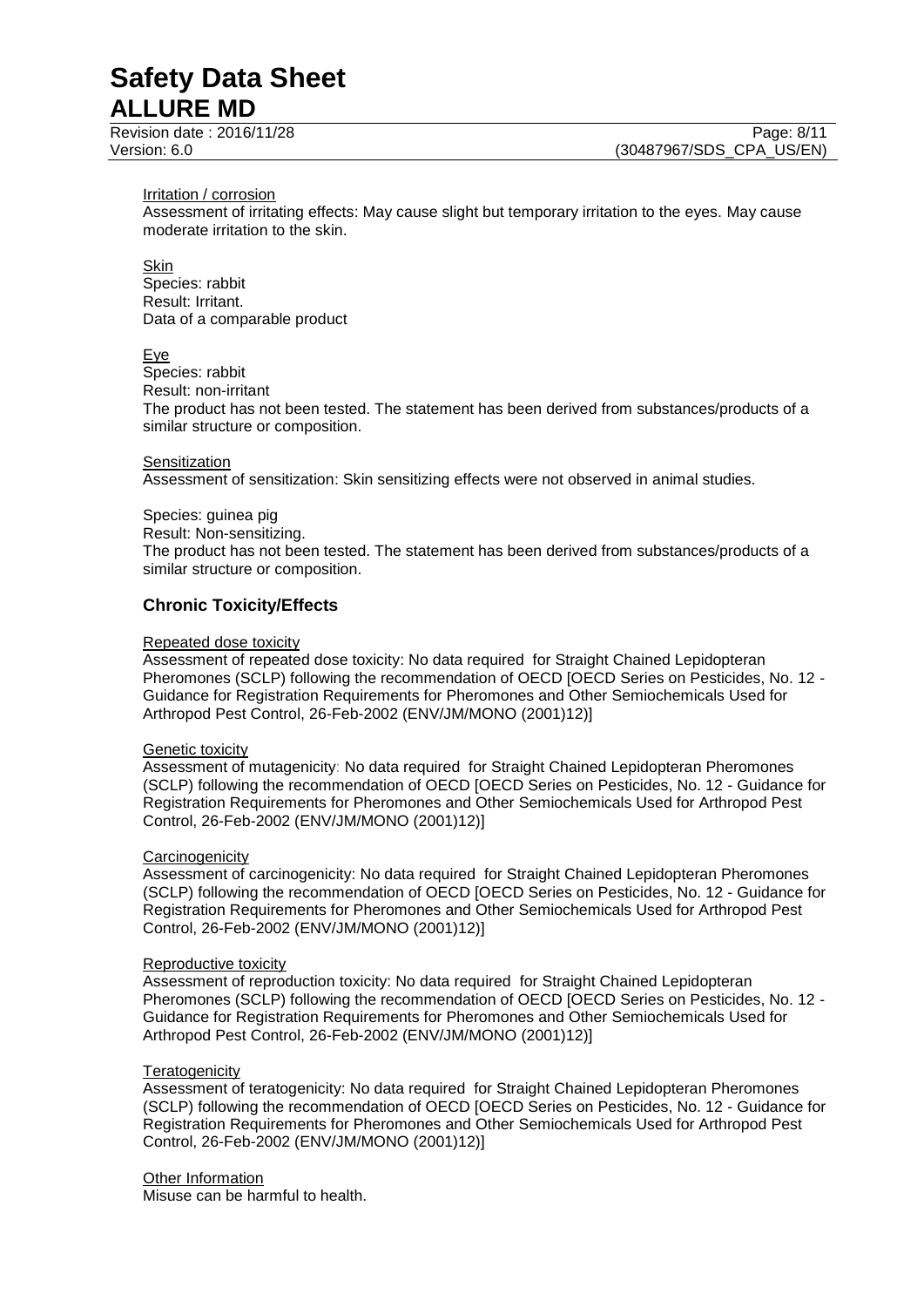Revision date : 2016/11/28 Page: 9/11

# **Symptoms of Exposure**

The most important known symptoms and effects are described in the labelling (see section 2) and/or in section 11., Further important symptoms and effects are so far not known.

# **12. Ecological Information**

# **Toxicity**

Aquatic toxicity Assessment of aquatic toxicity: Acutely toxic for fish. Acutely toxic for aquatic invertebrates. Very toxic (acute effect) to aquatic plants.

# **Persistence and degradability**

Assessment biodegradation and elimination (H2O) Can be eliminated mechanically.

## **Bioaccumulative potential**

Assessment bioaccumulation potential

No data required for Straight Chained Lepidopteran Pheromones (SCLP) following the recommendation of OECD [OECD Series on Pesticides, No. 12 - Guidance for Registration Requirements for Pheromones and Other Semiochemicals Used for Arthropod Pest Control, 26-Feb-2002 (ENV/JM/MONO (2001)12)]

# **Mobility in soil**

Assessment transport between environmental compartments The product has not been tested. The statement has been derived from the properties of the individual components.

*Information on: 9,12-Tetradecadien-1-ol, 1-acetate, (9E,12Z)-*

*The substance will slowly evaporate into the atmosphere from the water surface.* ----------------------------------

# **Additional information**

Other ecotoxicological advice: Do not discharge product into the environment without control.

# **13. Disposal considerations**

### **Waste disposal of substance:**

Do not discharge into waterways or sewer systems without proper authorization. Dispose of in accordance with national, state and local regulations. Dispose of in a licensed facility. Residues should be disposed of in the same manner as the substance/product.

### **Container disposal:**

Completely empty packaging may be treated as household waste. Recommend crushing, puncturing or other means to prevent unauthorized use of used containers. Do not reuse empty containers.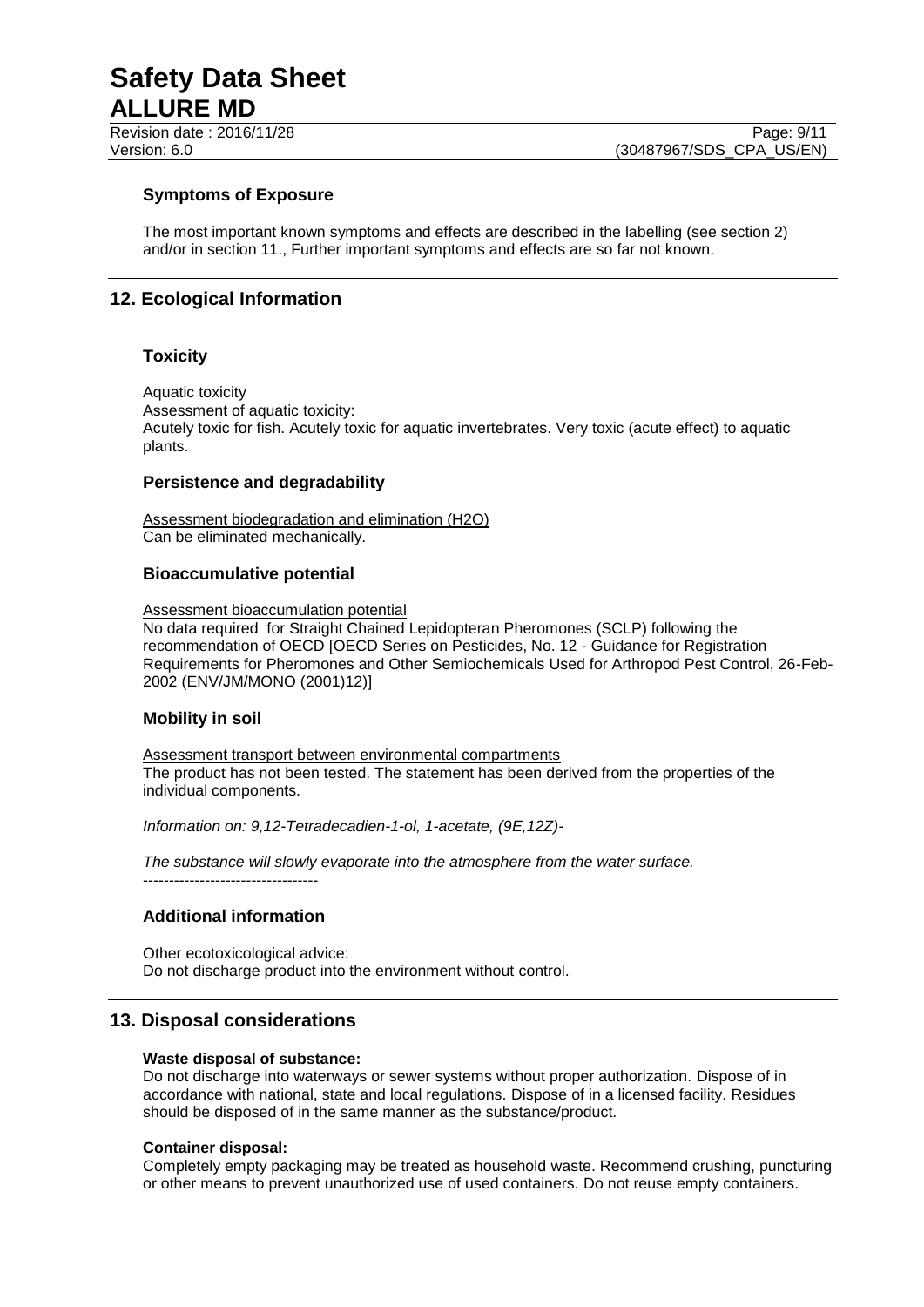# **14. Transport Information**

| Land transport<br><b>USDOT</b>    |                                                                |
|-----------------------------------|----------------------------------------------------------------|
|                                   | Not classified as a dangerous good under transport regulations |
| Sea transport<br><b>IMDG</b>      |                                                                |
|                                   | Not classified as a dangerous good under transport regulations |
| Air transport<br><b>IATA/ICAO</b> |                                                                |
|                                   | Not classified as a dangerous good under transport regulations |

# **15. Regulatory Information**

## **Federal Regulations**

| <b>Registration status:</b> |  |                            |  |  |
|-----------------------------|--|----------------------------|--|--|
| Chemical                    |  | TSCA, US released / listed |  |  |
| Crop Protection             |  | TSCA, US released / exempt |  |  |

**EPCRA 311/312 (Hazard categories):** Acute;

# **16. Other Information**

### **SDS Prepared by:**

BASF NA Product Regulations SDS Prepared on: 2016/11/28

We support worldwide Responsible Care® initiatives. We value the health and safety of our employees, customers, suppliers and neighbors, and the protection of the environment. Our commitment to Responsible Care is integral to conducting our business and operating our facilities in a safe and environmentally responsible fashion, supporting our customers and suppliers in ensuring the safe and environmentally sound handling of our products, and minimizing the impact of our operations on society and the environment during production, storage, transport, use and disposal of our products.

IMPORTANT: WHILE THE DESCRIPTIONS, DESIGNS, DATA AND INFORMATION CONTAINED HEREIN ARE PRESENTED IN GOOD FAITH AND BELIEVED TO BE ACCURATE , IT IS PROVIDED FOR YOUR GUIDANCE ONLY. BECAUSE MANY FACTORS MAY AFFECT PROCESSING OR APPLICATION/USE, WE RECOMMEND THAT YOU MAKE TESTS TO DETERMINE THE SUITABILITY OF A PRODUCT FOR YOUR PARTICULAR PURPOSE PRIOR TO USE. NO WARRANTIES OF ANY KIND, EITHER EXPRESSED OR IMPLIED, INCLUDING